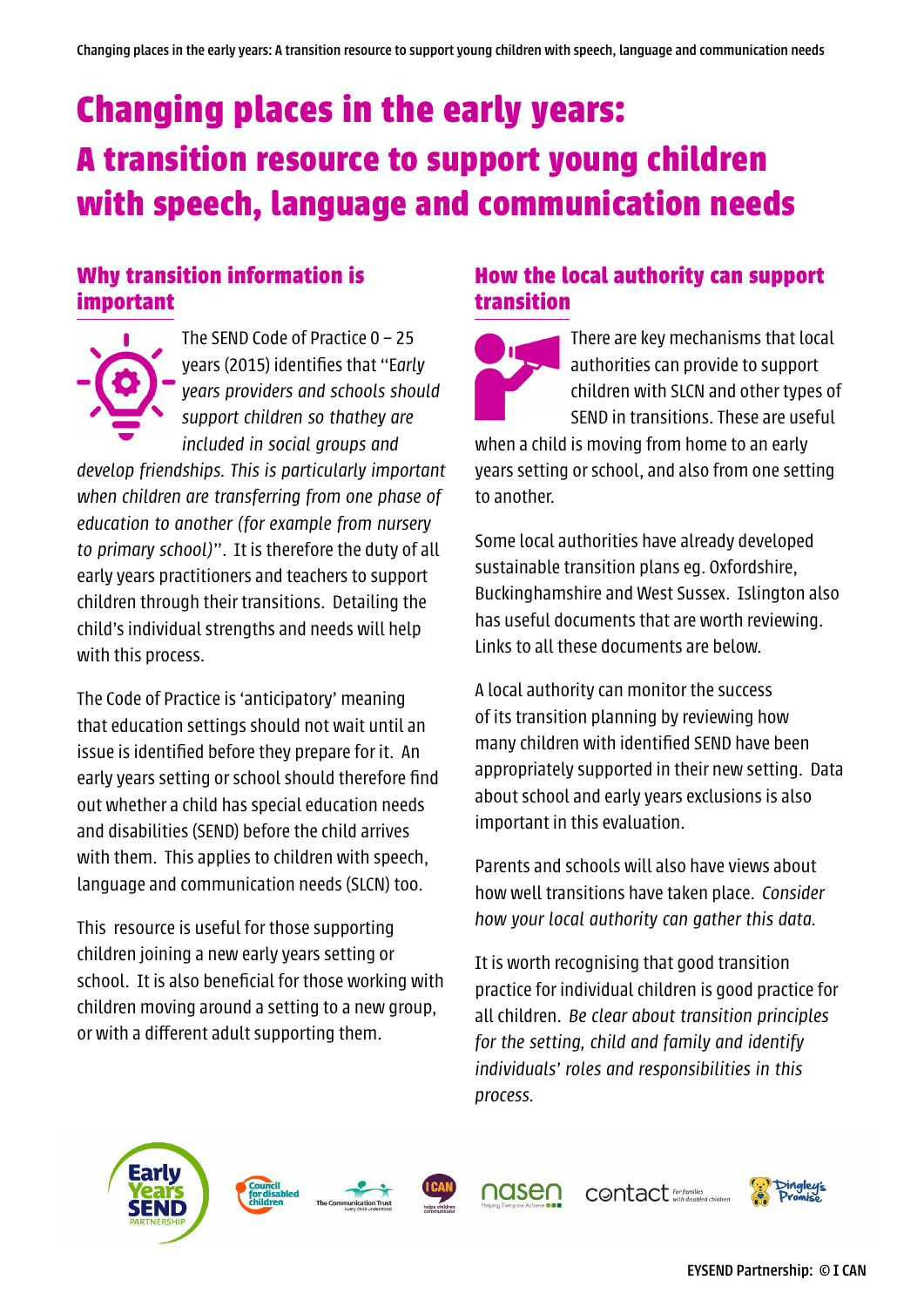#### **How the early years practitioner or teacher can support transition**

We all experience a range of emotions when we move from a well-known situation to a less well-known situation, for example, meeting new people or working in a new job. We can make transitions like this easier for ourselves by identifying what helps us to feel less anxious, worried or scared. We can then take active measures to reduce anxiety through things like mapping out the route the day before, getting a good night's sleep, finding out what to expect, etc. These are the same mechanisms that will help children with SLCN when moving from home to an early years setting or a setting to school:

Getting to know the child beforehand will enable the early years practitioner to be as welcoming as possible and also to be prepared for how to support the individual child. Enabling children to get to know the new setting or school by visiting the setting before their first day will also reduce their anxiety about transition. It can also help to share photos of the setting and key staff with the child and family so that they can continue to look at and talk about these together in preparation for the child's transition.

Achievement for All recommends following the key principles in the Early Years Foundation Stage, when supporting transitions:

 $\Box$  A unique child – keep in mind every child is different and some will need more support than others to make successful transitions.

 $\Box$  Positive relationships – work together with other involved adults to make a smoother transition. It is important for parents, carers and professionals to understand the impact that transition will have on the child. A key focus needs to be on involving parents as an active partner in the process.

**n** Enabling Environments – take the time and trouble to align practice so that the environments are similar in terms of provision and expectations. For example, use the same way of welcoming children at the start of the session in school as they have experienced in their early years settings.

**n** Children learn in different ways and at different rates – consider the child's holistic needs around all aspects of care and learning. For example, how are the child's dietary requirements met? How can their culture be reflected in their learning?

The best preparation for a new cohort of children includes the early years practitioners and teachers understanding the cohort's strengths and needs, as well as those of the individual children. Once this is known, it may be necessary for staff to access continuing professional development (CPD) or specialist support. For example if a child in the new cohort has a diagnosis of a condition that the practitioner or teacher is unfamiliar with, some research into that condition would be helpful. There is a range of continuing professional development (CPD) support available through the Early Years SEND Partnership.

After identifying the children's needs, it is possible to allocate individual roles and responsibilities, for example who will be the main contact with the specialists, who will collate and share reports etc. Remember as a practitioner, you have a responsibility to identify needs and support all









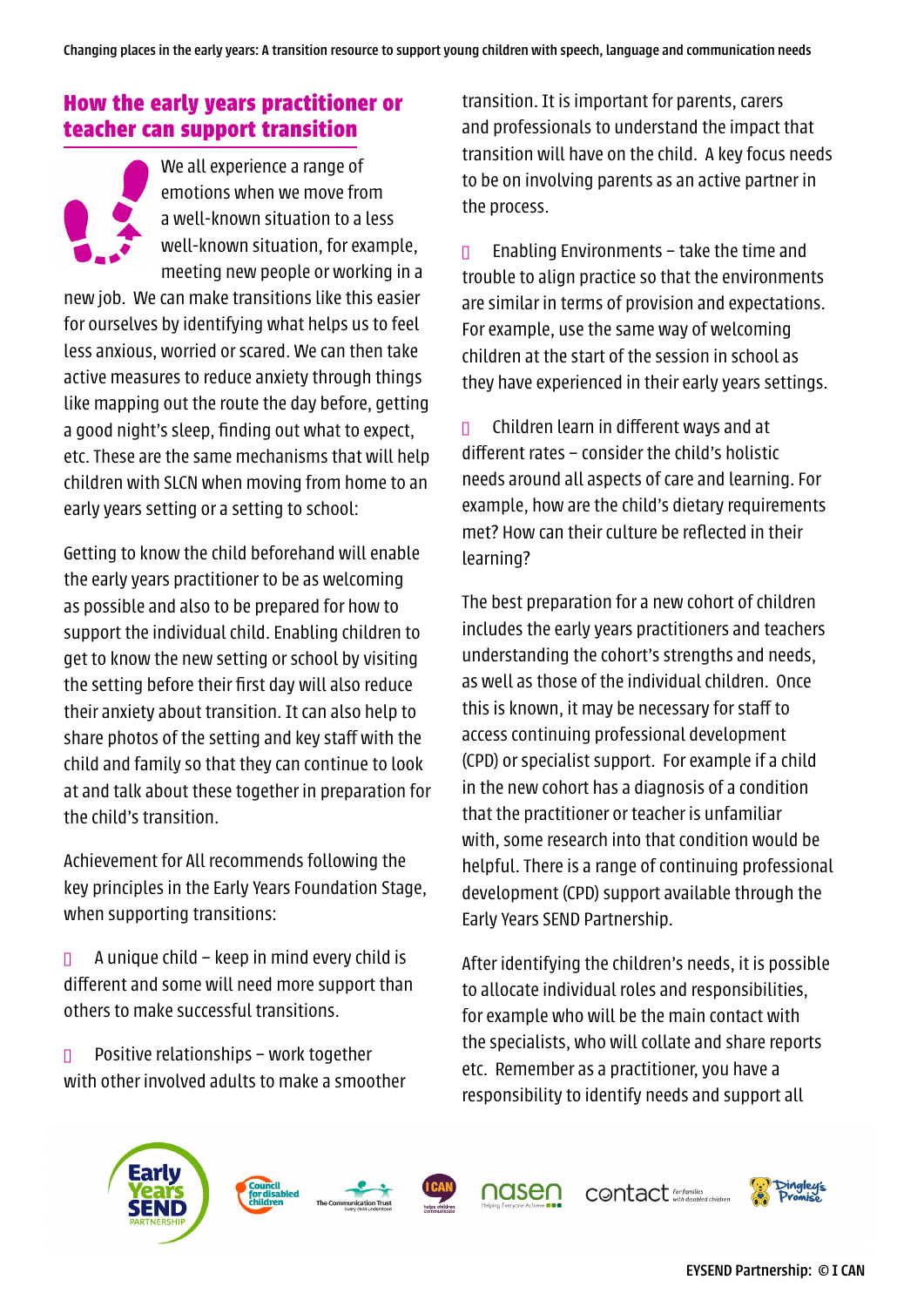children. It is helpful to remember that good transition practice for individual children is good practice for all children.

#### **How the family can support transition**



The child's family knows their child best of all. They are experts in managing their child on a day to day basis, knowing what works best and how to enable the child to give

their best. The family will also know who else is involved in providing support to their child, both now and in the past.

If you are a parent, you will already be your child's advocate and this is a role that is likely to continue throughout the child's life. This can be managed, in part, through helping others to know your child and helping your child to get to know other people in their new setting or school. A communication passport (as described below) would be helpful here.

#### **Considerations for children with speech, language and communication needs**



Children who have some level of speech, language and communication need may have additional difficulties with transition due to their needs.

Some children struggle to:

 $\Box$  Understand spoken information, especially when about something they can't see in front

of them. (This makes talking about the new environment more difficult.)

 $\Box$  Feel secure that their language skills are going to be understood by people in a new environment

 $\Box$  Make themselves understood, ask questions or let others know how they are feeling

 $\Box$  Build relationships and friendships with new people (adults and children)

 $\Box$  Get used to new routines and understand what is going to happen next

 $\Box$  Manage new environments because of their difficulties with speech, language and communication.

#### **Communication passports**

Communication passports (sometimes known as one-page profiles) are a useful way of sharing key useful information about an individual child. They can

have contributions from the previous early years setting or group, as well as from the family.

Communication passports enable the family or early years settings to prepare for the child going to a different early years setting or onto school. A communication passport will also help the 'receiving' setting or school to begin to understand the children who will be part of the new environment, including their strengths, needs and things that support them. The staff in the 'receiving' setting or school will then be able to better support the child to settle, get the most











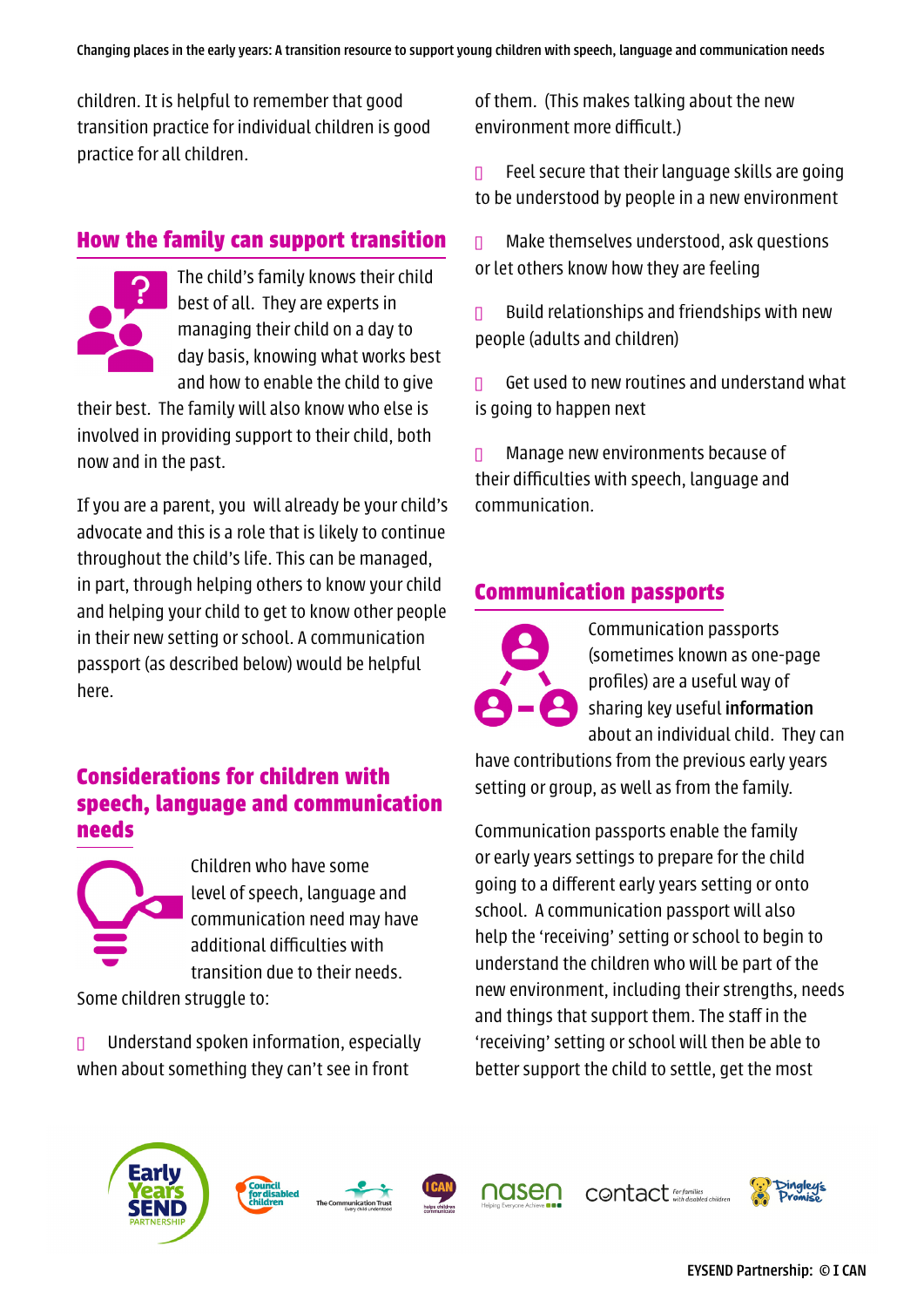out of their learning opportunities and respond to their new setting or school in the best way possible.

In the communication passport, it is important to identify useful strategies that will help an individual child in their new routine and relationships . For example, it would be helpful to know about the likes and dislikes of the child, what certain behaviour can mean, whether there are any key ways of communicating with the child etc. An example of a communication passport is given on the following page.

It also helps to detail other agencies that are involved, such as if the child is receiving support from a speech and language therapist or other professional.

This will help the early years setting or school to liaise with important professionals in the

child's life and find out how best to support the individual child.

The information in a child's communication passport must be reviewed on a regular basis as it quickly becomes out of date with the individual child growing, developing and changing.

On the last page is a template which has been developed based on research about other communication passports and one page profiles. There is space to note key information and opportunity for individual families and early years settings to customise it as appropriate.

It may be that the communication passport acts as an 'easy to read' front page with more detailed information behind it.

## *See last page for an example of a communication passport*

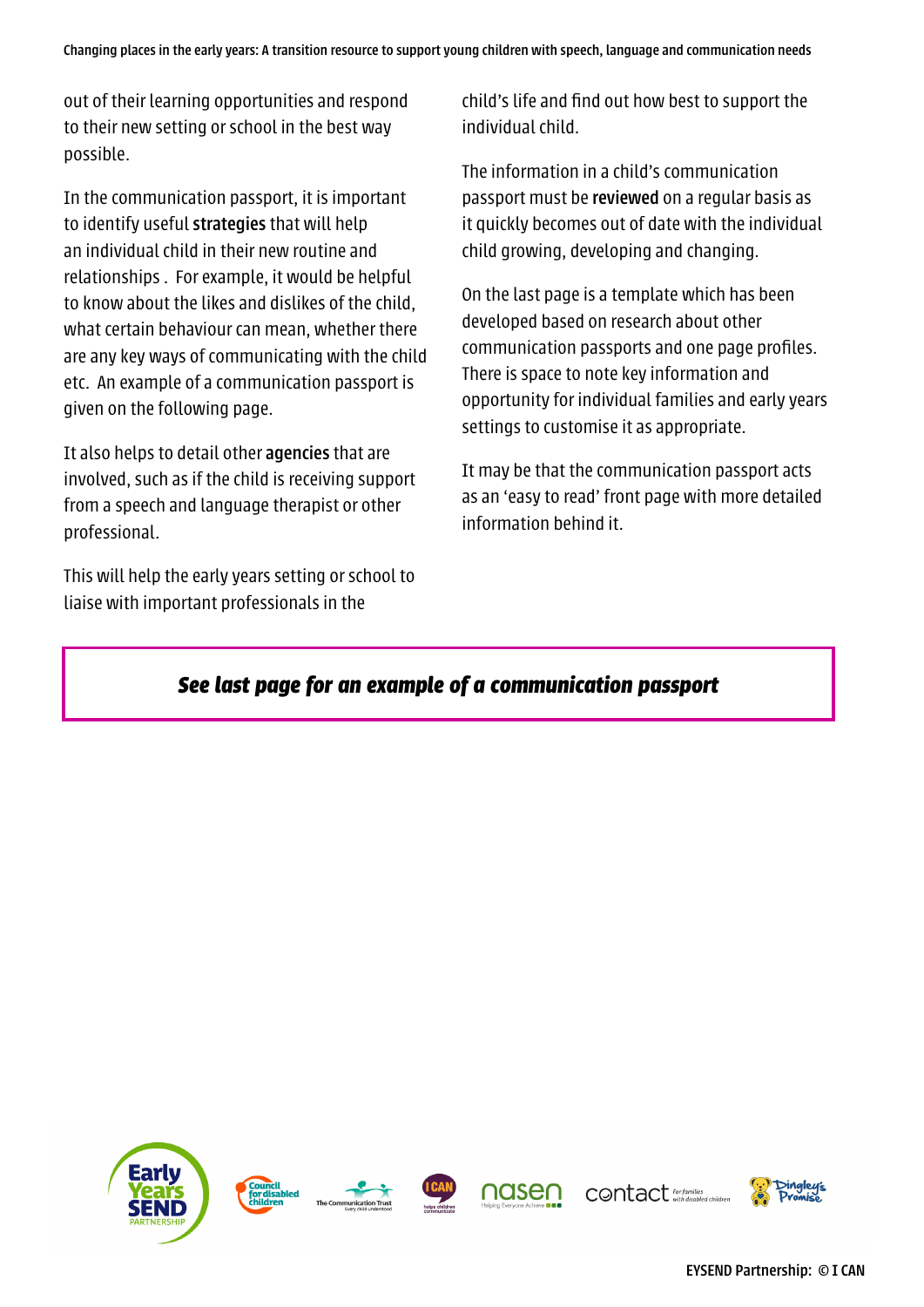## **Resources and links identified above (in order of appearance)**

l https://www2.oxfordshire. gov.uk/cms/sites/default/ files/folders/documents/ childreneducationandfamilies/ informationforchildcareproviders/

Toolkit/goodpractice/EYTransitionPack.pdf

n https://earlyyears.buckscc.gov.uk/eyfs-bestpractice/effective-transitions/

l https://www.westsussex.gov.uk/ media/13932/universal\_transition\_pack\_v2.pdf

l https://www.islingtoncs.org/node/3876

**D** www.afaeducation.org

l https://councilfordisabledchildren.org.uk/ early-years-send-partnership

# **Other helpful transition resources**

 $\Box$  [https://nasen.org.uk/uploads/assets/](https://nasen.org.uk/uploads/assets/d120f943-7f8b-48c6-bc5b0d2ab448c54d/transition.pdf) [d120f943-7f8b-48c6-bc5b0d2ab448c54d/](https://nasen.org.uk/uploads/assets/d120f943-7f8b-48c6-bc5b0d2ab448c54d/transition.pdf) [transition.pdf](https://nasen.org.uk/uploads/assets/d120f943-7f8b-48c6-bc5b0d2ab448c54d/transition.pdf)

 $\Box$  [https://mycommpass.files.wordpress.](https://mycommpass.files.wordpress.com/2020/05/laura2020may.pdf) [com/2020/05/laura2020may.pdf](https://mycommpass.files.wordpress.com/2020/05/laura2020may.pdf)

l [https://www.afasic.org.uk/help-for-your](https://www.afasic.org.uk/help-for-your-child/special-educational-needs/transition/)[child/special-educational-needs/transition/](https://www.afasic.org.uk/help-for-your-child/special-educational-needs/transition/)

 $\Box$  [http://wandletsa.com/weyh/early-years](http://wandletsa.com/weyh/early-years-transition )[transition](http://wandletsa.com/weyh/early-years-transition )

l [http://www.sheffkids.co.uk/adultssite/pages/](http://www.sheffkids.co.uk/adultssite/pages/onepageprofilestemplates.html?LMCL=im4Zqi) [onepageprofilestemplates.html?LMCL=im4Zqi](http://www.sheffkids.co.uk/adultssite/pages/onepageprofilestemplates.html?LMCL=im4Zqi)

 $\Box$  [https://www.specialneedsjungle.com/one](https://www.specialneedsjungle.com/one-page-profile-can-improve-special-needs-childs-life/)[page-profile-can-improve-special-needs-childs](https://www.specialneedsjungle.com/one-page-profile-can-improve-special-needs-childs-life/)[life/](https://www.specialneedsjungle.com/one-page-profile-can-improve-special-needs-childs-life/)

l [https://www.ipsea.org.uk/news/planning](https://www.ipsea.org.uk/news/planning-the-move-to-a-new-school-for-child-with-send )[the-move-to-a-new-school-for-child-with-send](https://www.ipsea.org.uk/news/planning-the-move-to-a-new-school-for-child-with-send ) 

 $\Box$  [https://www.mentallyhealthyschools.org.uk/](https://www.mentallyhealthyschools.org.uk/risks-and-protective-factors/school-based-risk-factors/transitions/#) [risks-and-protective-factors/school-based-risk](https://www.mentallyhealthyschools.org.uk/risks-and-protective-factors/school-based-risk-factors/transitions/#)[factors/transitions/#](https://www.mentallyhealthyschools.org.uk/risks-and-protective-factors/school-based-risk-factors/transitions/#)

l [https://www.mentallyhealthyschools.org.uk/](https://www.mentallyhealthyschools.org.uk/media/1906/transitions-primary.pdf) [media/1906/transitions-primary.pdf](https://www.mentallyhealthyschools.org.uk/media/1906/transitions-primary.pdf)

l [https://www.theautismpage.com/one-page](https://www.theautismpage.com/one-page-profile/)[profile/](https://www.theautismpage.com/one-page-profile/)

l [https://schoolsnet.derbyshire.gov.uk/](https://schoolsnet.derbyshire.gov.uk/special-educational-needs-and-disability/person-centered-approach/one-page-profiles.aspx) [special-educational-needs-and-disability/person](https://schoolsnet.derbyshire.gov.uk/special-educational-needs-and-disability/person-centered-approach/one-page-profiles.aspx)[centered-approach/one-page-profiles.aspx](https://schoolsnet.derbyshire.gov.uk/special-educational-needs-and-disability/person-centered-approach/one-page-profiles.aspx)

n [https://ican.org.uk/shop/moving-on-teacher](https://ican.org.uk/shop/moving-on-teacher-guide/)[guide/](https://ican.org.uk/shop/moving-on-teacher-guide/)

l [https://ican.org.uk/shop/moving-on-activity](https://ican.org.uk/shop/moving-on-activity-pack-for-year-6-children/)[pack-for-year-6-children/](https://ican.org.uk/shop/moving-on-activity-pack-for-year-6-children/)

All these resources and links include a hyperlink. Just click on the one that interests you to get to the related page.

CONTact For families

EYSEND Partnership: © I CAN